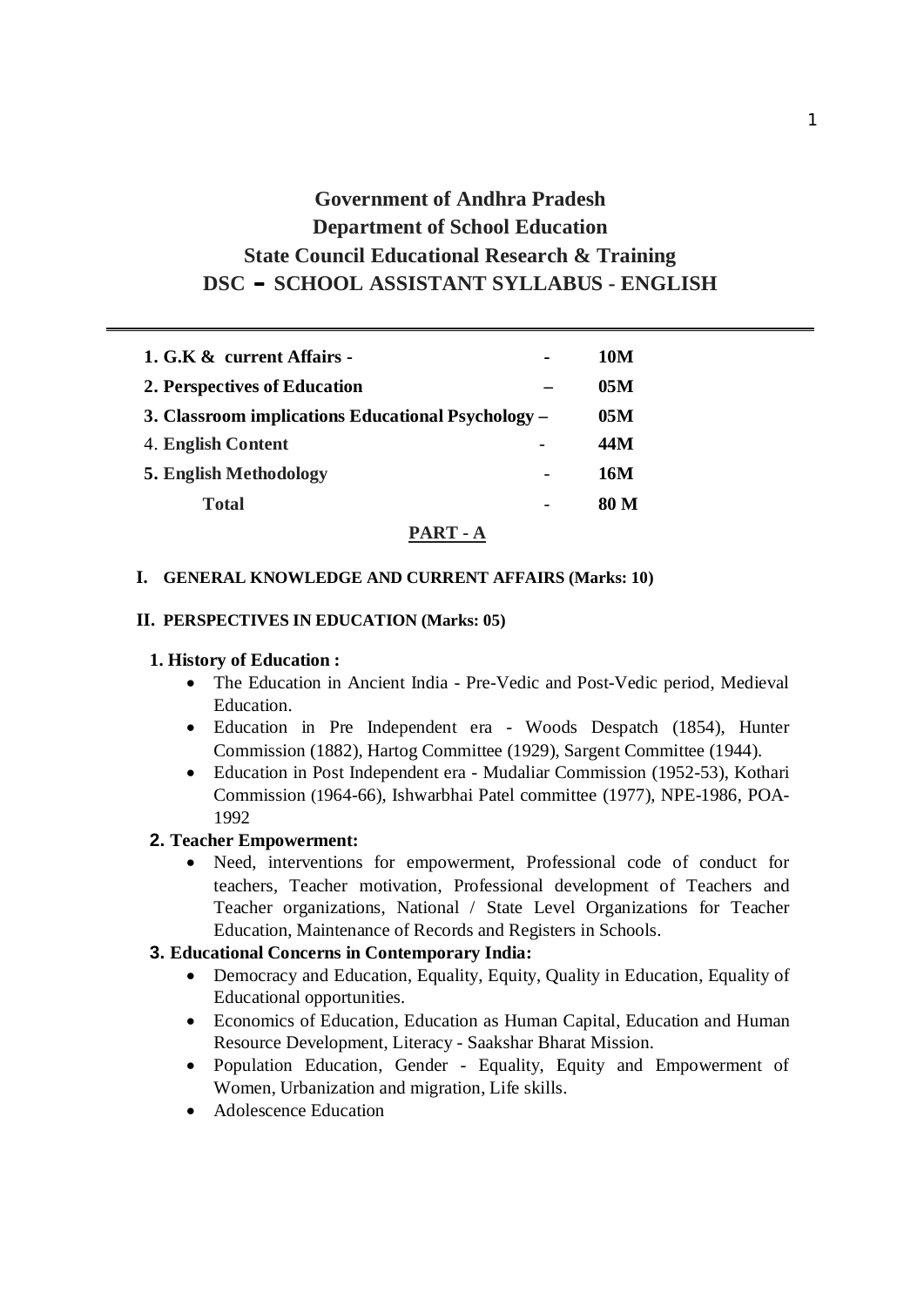- Health and Physical Education
- Inclusive Education Classroom Management in Inclusive Education
- Role of Education in view of Liberalization, Privatization and Globalization
- Value Education, Peace Education
- Programmes and Projects APPEP, DPEP, Sarva Siksha Abhiyan, National Programme for Education of Girls at Elementary Level (NPEGEL), Rashtriya Madhyamika Siksha Abhiyan(RMSA), Rashtriya Aveshekar Abhiyan (RAA), KGBVs, Model Schools.
- Incentives and special provisions Mid Day Meals, Free Books, Scholarship, Awards, Welfare Hostels, Transportation.
- x Current Trends in Education Badi pelusthondi, Badi ki Vasta, Mavuru Mana Badi, Vidyanjali, Swacha Patasala, Inspire, Kalavutsav.

### **4. Acts / Rights:**

- Right of Children to Free and Compulsory Education Act 2009
- Right to Information Act  $2005$
- $\bullet$  Child Rights
- Human Rights.
- **5. National Curriculum** Framework, 2005: Perspective, Guiding Principles, Learning and Knowledge, Teaching Learning Process, Assessment, Systemic Reforms.

### **III.Classroom implications Educational Psychology – 05Marks**

- **1. Individual differences:** Inter and intra individual differences, meaning, nature and theories of intelligence with special emphasis to multiple intelligence, IQ, assessment of intelligence, EQ, Creativity. Attitude, Aptitude, Interest, Habit and its Influence on Intelligence – Class room implementation.
- **2. Learning:** Theories and approaches of learning, learning curves, Factors, Phases, Dimensions of learning, Types of learning, Transfer of learning. Memory, Forgetting, Learning and assessment– Class room implementation.
- **3. Personality:** Nature, characteristics and theories of personality, factors of Personality, Assessment of Personality, Mental health, Adjustment, Stress – nature, Symptoms and management. Emotional intelligence, Management of emotions – Class room implementation.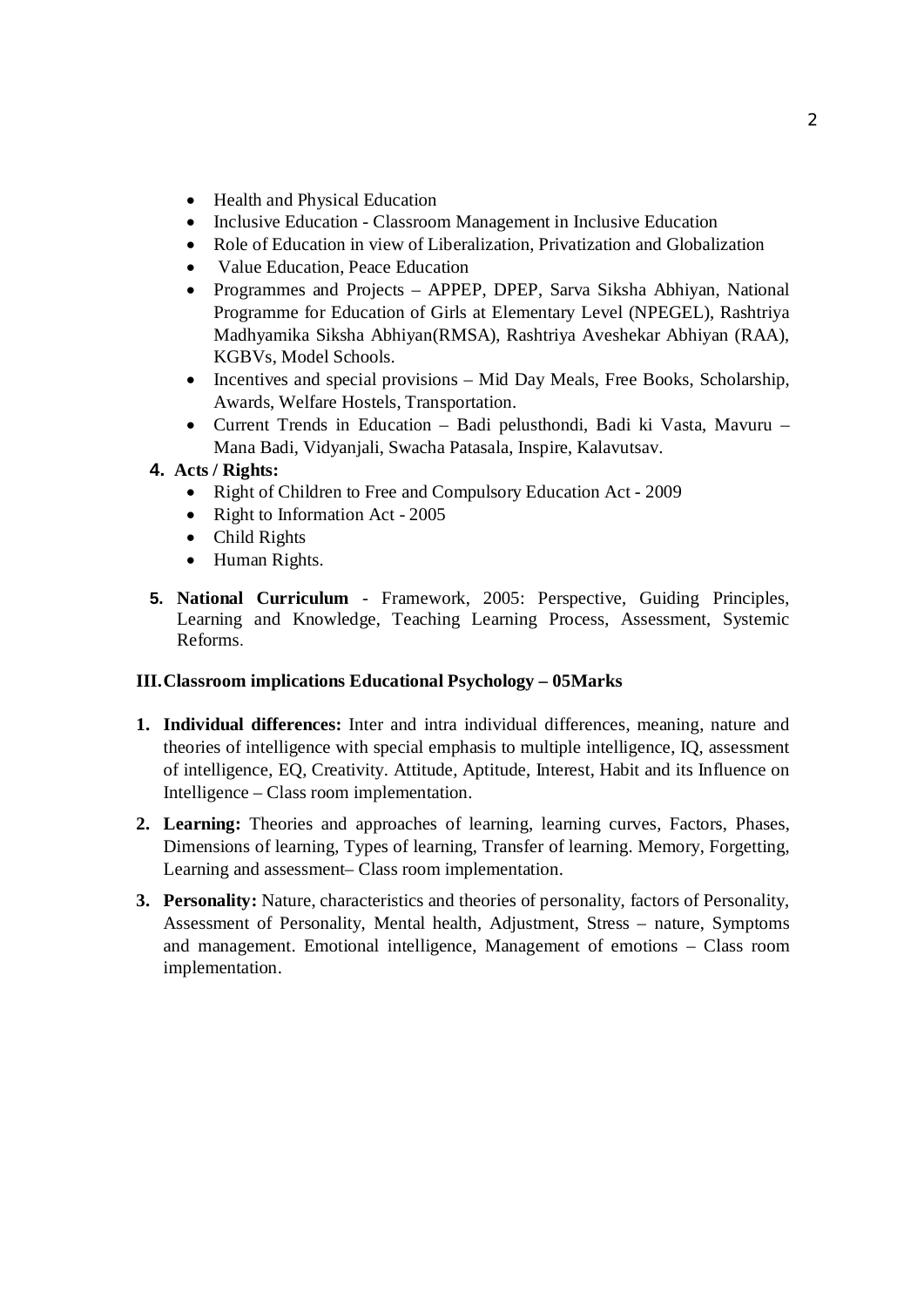# **PART – B**

# **IV.Content (44 Marks)**

| <b>VOCABULARY</b>                  | <b>LEVEL OF TESTING</b>                                                                                   |
|------------------------------------|-----------------------------------------------------------------------------------------------------------|
| Synonyms                           | Identification of Shades of Meaning                                                                       |
| Antonyms                           | Identifying Antonyms in a Context                                                                         |
| Homophones                         | <b>Identification &amp; Usage</b>                                                                         |
| Homonyms                           | <b>Identification &amp; Usage</b>                                                                         |
| Hypernyms<br>&<br>Hyponyms         | <b>Identification &amp; Usage</b>                                                                         |
| Spelling                           | Spelling                                                                                                  |
| One-word Substitutes               | Referring to Persons / Professions, Places, Collections                                                   |
| <b>Phrasal Verbs</b>               | Identification of Meaning and usage                                                                       |
| <b>Idiomatic Expressions</b>       | Identification, Usage                                                                                     |
| Proverbs                           | Proverbs                                                                                                  |
| <b>Word Formation</b>              | Suffixes, Prefixes and other forms                                                                        |
| Short Forms - Full<br>Forms        | <b>Common Short Forms - Full Forms</b>                                                                    |
| Abbreviations - Full<br>Forms      | <b>Common Abbreviations - Full Forms</b>                                                                  |
| <b>Word Collocations</b>           | <b>Word Collocations</b>                                                                                  |
| Foreign Phrases Used<br>in English | Standard and common Foreign Phrases Used in English                                                       |
|                                    | WEIGHTAGE FOR VOCABULAERY - 7 MARKS                                                                       |
|                                    |                                                                                                           |
| <b>GRAMMAR</b>                     | <b>LEVEL OF TESTING</b>                                                                                   |
| <b>Helping Verbs</b>               | Form, Function & Contractions                                                                             |
| <b>Modal Auxiliaries</b>           | Form, Function & Contractions                                                                             |
| <b>Ordinary Verbs</b>              | Form, Function & Contractions                                                                             |
| Articles                           | Use of Articles Including Omissions                                                                       |
| Prepositions                       | Simple, Compound Prepositions Including Prepositions<br>following Certain Words and Prepositional Phrases |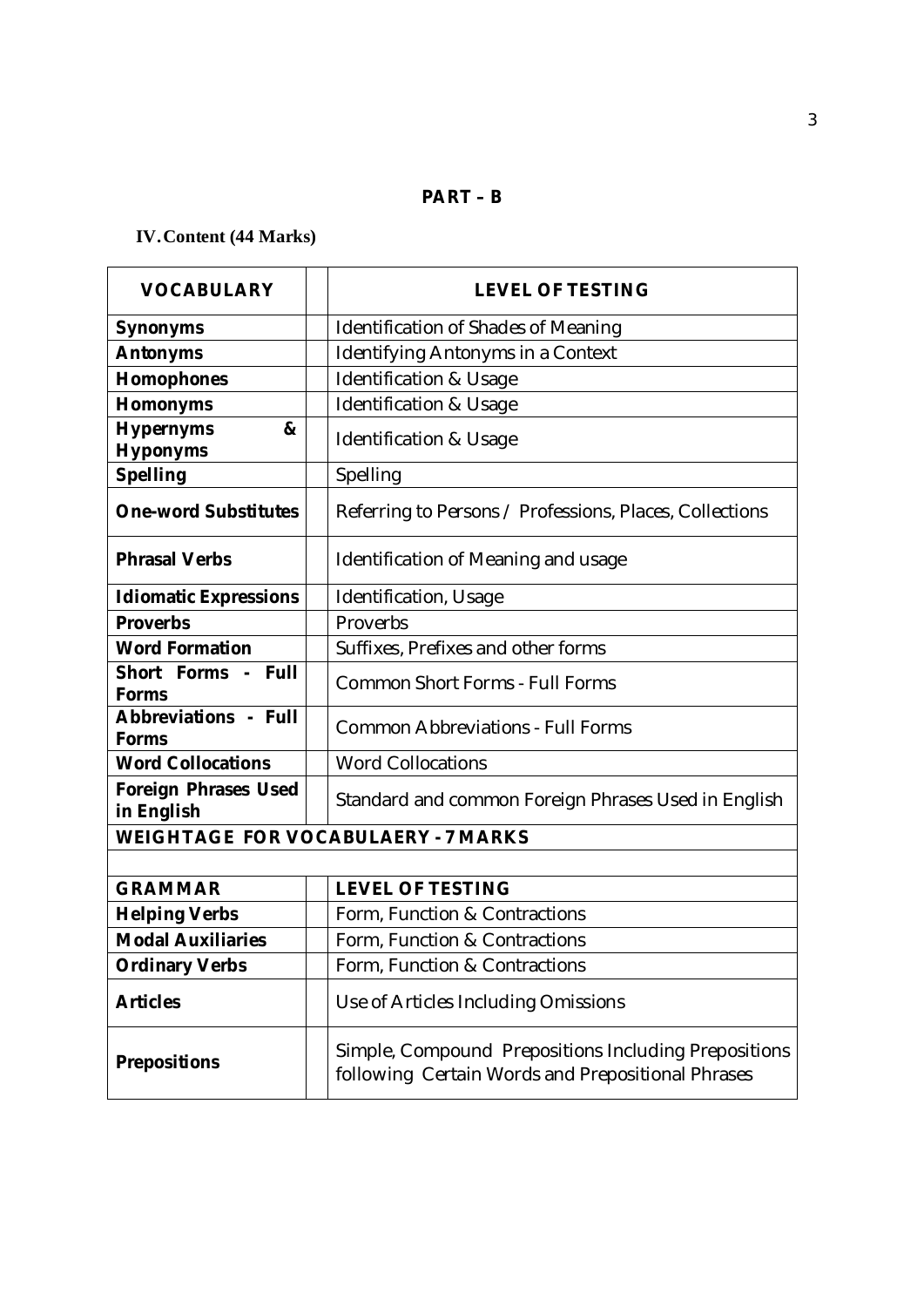| Clauses                                                | Main Clauses, sub-ordinate Clauses, Adjectival Clauses,<br>Noun Clauses, Adverbial Clauses, Relative Clauses,<br><b>Finite and Non-finite Clauses</b> |
|--------------------------------------------------------|-------------------------------------------------------------------------------------------------------------------------------------------------------|
| <b>Sentence Structures</b>                             | Sentence Structures                                                                                                                                   |
| Degrees<br>0f<br>Comparison                            | Form, Function, Construction, Transformation                                                                                                          |
| Language Functions                                     | Language Functions with social norms (formal and<br>informal)                                                                                         |
| <b>Question Tags</b>                                   | Imperatives and Statements with semi negatives and<br>indefinites subjects                                                                            |
| <b>Types of Sentences</b>                              | <b>Types of Sentences</b>                                                                                                                             |
| Sentence<br>Improvement                                | Sentence Improvement                                                                                                                                  |
| Speech<br><b>Direct</b><br>&<br><b>Indirect Speech</b> | Statements, Questions, Imperatives and Exclamatory<br>Sentences                                                                                       |
| Voice<br>Active<br>&<br>Passive Voice                  | <b>Active Voice &amp; Passive Voice</b>                                                                                                               |
| <b>Tenses</b>                                          | Use of tenses and framing including IF conditionals<br>Type 1, 2 & 3                                                                                  |
| Agreement between<br>subject & Verb                    | Agreement between subject & Verb                                                                                                                      |
| Word Order                                             | Word Order In a phrase or a sentence                                                                                                                  |
| Parts of Speech                                        | Nouns, Pronouns, Adjectives, Adverbs, Conjunctions,<br>Interjections - Types and functions                                                            |
| Linkers                                                | Linkers                                                                                                                                               |
| Transformation<br>оf<br>Sentences                      | Simple. Compound and Complex Sentences                                                                                                                |
| <b>Common Errors</b>                                   | Based on all Vocabulary and Grammar Topics                                                                                                            |
| WEIGHTAGE FOR GRAMMAR - 12 MARKS                       |                                                                                                                                                       |
|                                                        |                                                                                                                                                       |
| <b>MECHANICS</b><br>OF<br>WRITING                      | <b>LEVEL OF TESTING</b>                                                                                                                               |
| Punctuation<br>and<br>Capitalization                   | Use of capital letters, comma, full stop, question mark,<br>exclamation mark and inverted commas                                                      |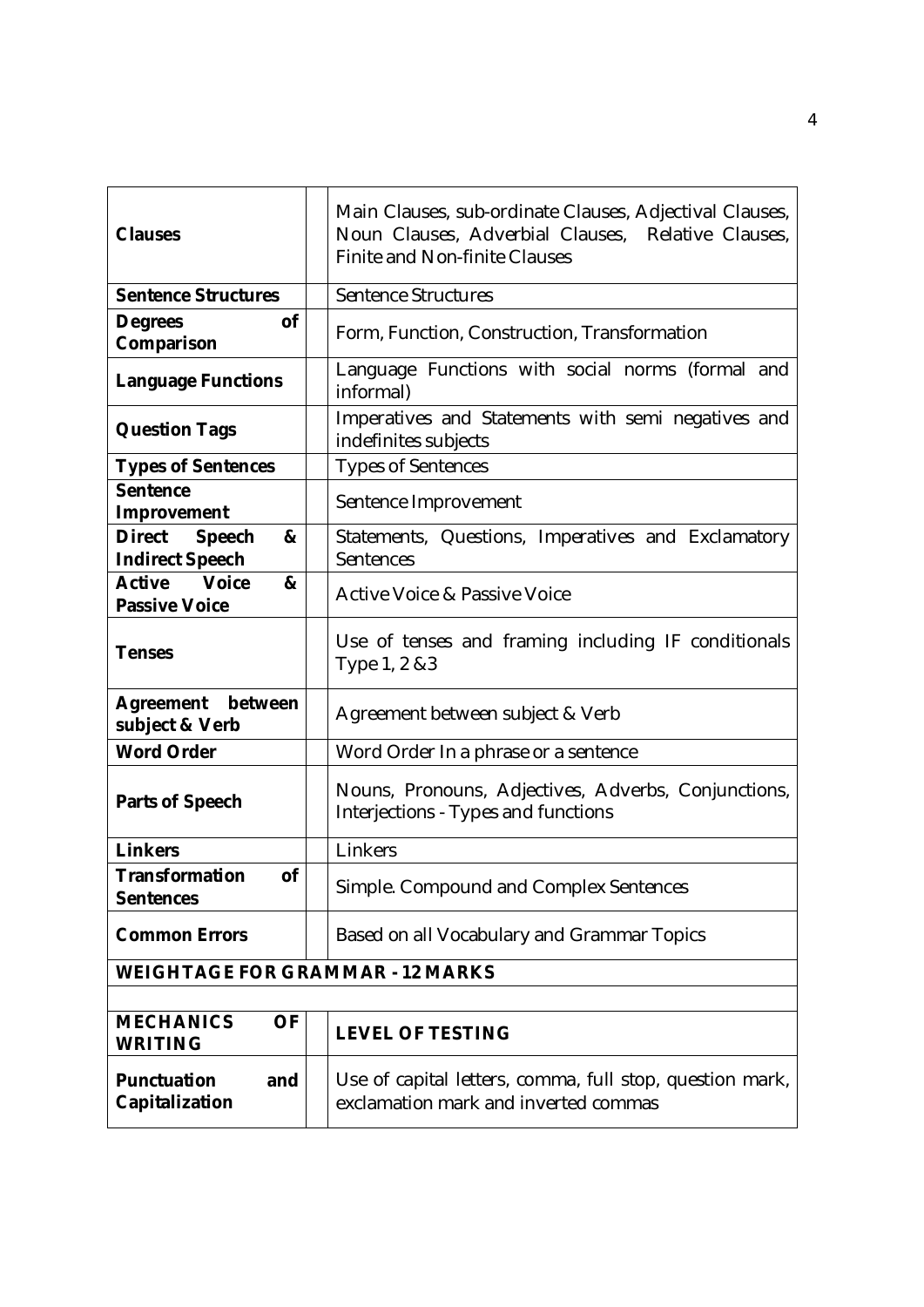| WEIGHTAGE FOR MECHANICS OF WRITING - 2 MARKS  |  |                                                                                                                                            |  |  |
|-----------------------------------------------|--|--------------------------------------------------------------------------------------------------------------------------------------------|--|--|
|                                               |  |                                                                                                                                            |  |  |
| COMPOSITION                                   |  | <b>LEVEL OF TESTING</b>                                                                                                                    |  |  |
| <b>Writing of Discourses</b>                  |  | Letter Writing, News Report, Diary<br>Entry,<br>Conversation, Description, Diary Entry, Biographical<br>Sketch, Story, Script for a speech |  |  |
|                                               |  | WEIGHTAGE FOR COMPOSITION - 3 MARKS                                                                                                        |  |  |
|                                               |  |                                                                                                                                            |  |  |
| <b>DICTIONARY</b><br><b>SKILLS</b>            |  | <b>LEVEL OF TESTING</b>                                                                                                                    |  |  |
| <b>DICTIONARY</b><br><b>SKILLS</b>            |  | <b>DICTIONARY SKILLS</b>                                                                                                                   |  |  |
|                                               |  | WEIGHTAGE FOR DICTIONARY SKILLS - 1 MARK                                                                                                   |  |  |
|                                               |  |                                                                                                                                            |  |  |
| PRONUNCIATION                                 |  | <b>LEVEL OF TESTING</b>                                                                                                                    |  |  |
| Phonetics, Stress<br>&<br>Intonation          |  | Phonetic Transcription and stress marking<br>including<br>intonation in context                                                            |  |  |
| WEIGHTAGE FOR PRONUNCIATION - 3 MARKS         |  |                                                                                                                                            |  |  |
|                                               |  |                                                                                                                                            |  |  |
| <b>READING</b><br><b>COMPREHENSION</b>        |  | <b>LEVEL OF TESTING</b>                                                                                                                    |  |  |
| Prose                                         |  | Prose (GENERAL)                                                                                                                            |  |  |
| WEIGHTAGE FOR READING COMPREHENSION - 4 MARKS |  |                                                                                                                                            |  |  |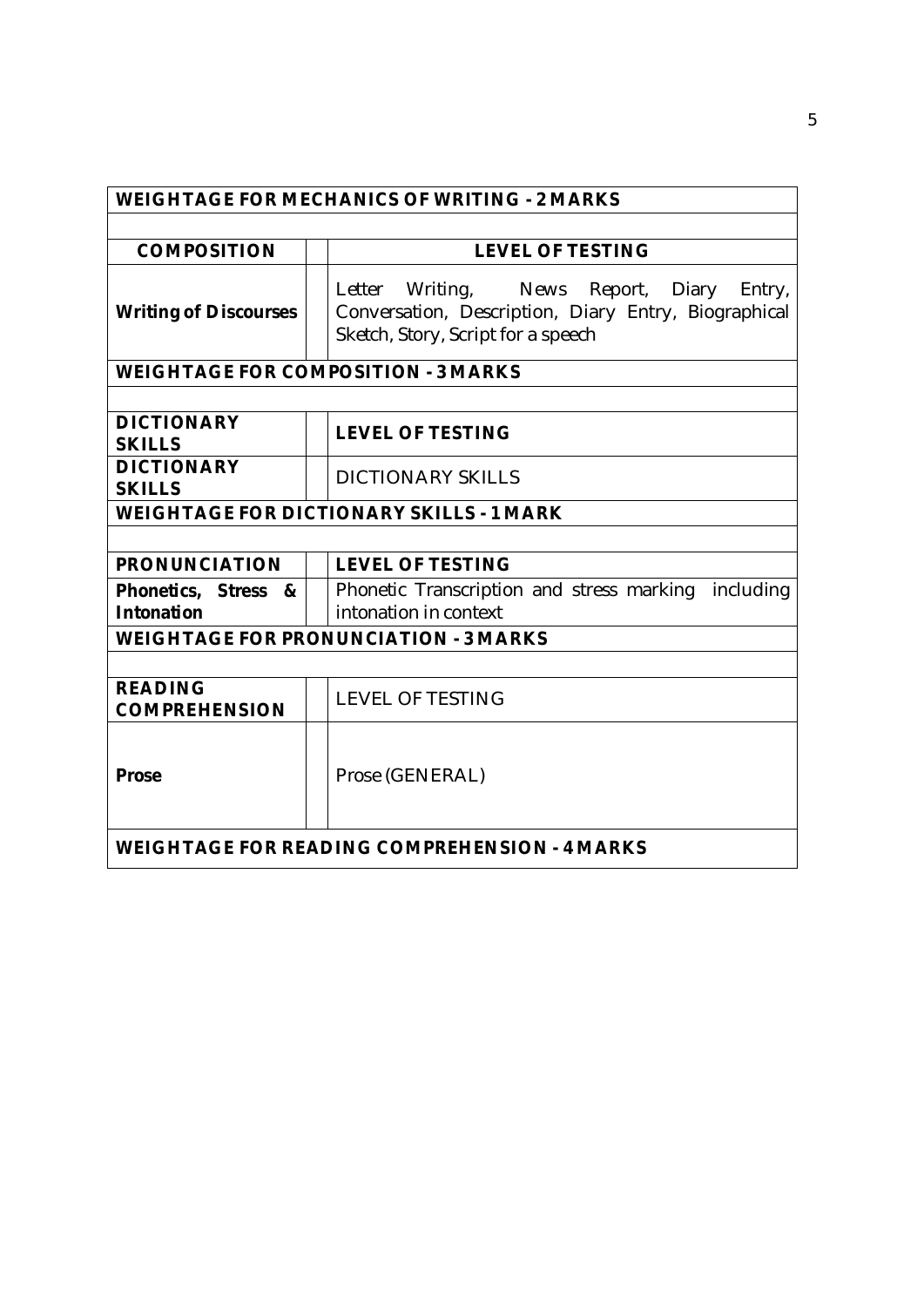| LITERATURE                                               | LEVEL OR AREA OF TESTING                                                                                                                                                                                                                                                                                                                                                                                                                                                |  |
|----------------------------------------------------------|-------------------------------------------------------------------------------------------------------------------------------------------------------------------------------------------------------------------------------------------------------------------------------------------------------------------------------------------------------------------------------------------------------------------------------------------------------------------------|--|
| <sub>of</sub><br>Background<br><b>English Literature</b> | Poetical Types, Stanza forms, School and Movements,<br>Dramatic Types, The Essay, The Novel, The Short Story                                                                                                                                                                                                                                                                                                                                                            |  |
| <b>Literary Terms</b>                                    | *Parallelism, Prologue, epilogue, setting, the character,<br>metre, diction, imagery, prosody, point of view, epic,<br>mock epic, choreography, narration, classic, chorus,<br>comedy, tragedy, conflict, plot, criticism, discourse,<br>empathy, sympathy, style, theatre, feminism, soliloquy,<br>folklore,<br>structure;<br>*Figures of Speech - Simile, Metaphor, Apostrophe,<br>Personification, Metonymy, Synecdoche, irony and<br>alliteration;<br>*Rhyme Scheme |  |
| Literary<br>Comprehension                                | Prose & Poetry $(2 + 2 = 4$ MARKS Weight)                                                                                                                                                                                                                                                                                                                                                                                                                               |  |
| Poetry<br>(Detailed<br>Study)                            | 1. Where the Mind Is without Fear (Rabindranath<br>Tagore)<br>2. The cloud (P.B.Shelly)<br>3. The Nation's Strength (R.W.Emerson)<br>4. Palanquin Bearers (Sarojini Naidu)<br>5. The Road Not Taken (Robert Frost)<br>6. La Belle Dame Sans Merci (John Keats)<br>7. Telephone Conversation (Wole Soyinka)<br>8. The Night of the Scorpion (Nissim Ezekiel)                                                                                                             |  |
| Prose<br>Essay<br>(Detailed Study)                       | 1. Of Truth (Francis Bacon)<br>2. Self-reliance (R.W.Emerson)<br>3. On Shaking Hands (A.G.Gardiner)<br>4. Robots and People (Isaac Asimov)                                                                                                                                                                                                                                                                                                                              |  |
| Novels<br>(Detailed<br>Study)                            | 1. Pride and Prejudice (Jane Austen)<br>2. Swami and Friends (R.K.Narayan)                                                                                                                                                                                                                                                                                                                                                                                              |  |
| Drama<br>(Detailed<br>Study)                             | 1. Macbeth (Shakespeare)<br>2. Murder in the Cathedral (T.S.Eliot)                                                                                                                                                                                                                                                                                                                                                                                                      |  |